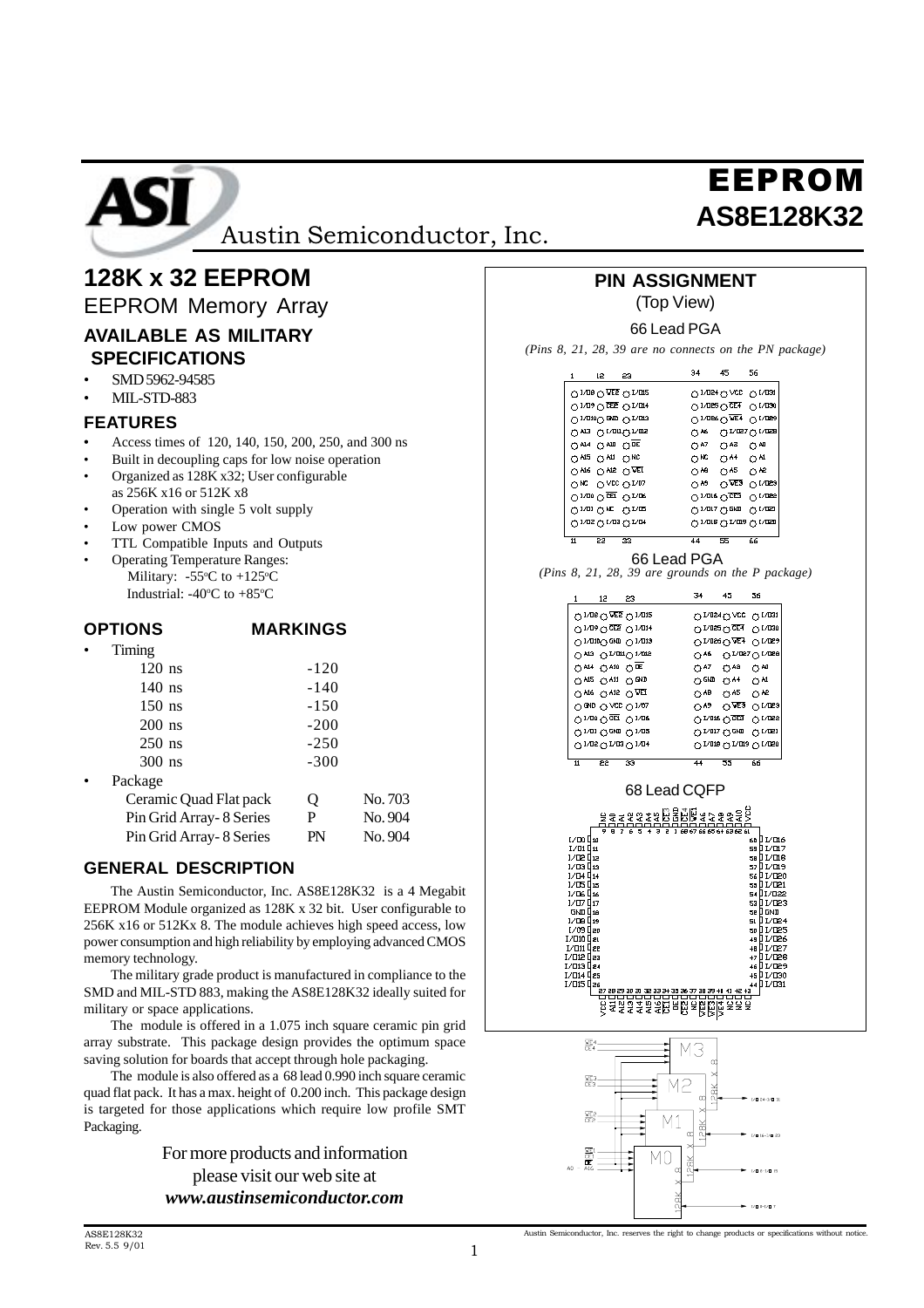# EEPROM **AS8E128K32** Austin Semiconductor, Inc.

## **DEVICE IDENTIFICATION**

 An extra 128 bytes of EEPROM memory is available on each die for user identification. By raising A9 to  $12V + 0.5V$  and using address locations 1FF80H to 1FFFFH the bytes may be written to or read from in the same manner as the regular memory array.

#### **DEVICE OPERATION**

ASI

The 128K x 32 EEPROM memory solution is an electrically erasable and programmable memory module that is accessed like a Static RAM for the read or write cycle without the need for external components. The device contains a 128-byte-page register to allow writing of up to 128 bytes of data simultaneously. During a write cycle, the address and 1 to 128 bytes of data are internally latched, freeing the address and data bus for other operations. Following the initiation of a write cycle, the device will automatically write the latched data using an internal control timer. The end of a write cycle can be detected by DATA polling of I/O7. Once the end of a write cycle has been detected a new access for a read or write can begin.

#### **READ**

The memory module is accessed like a Static RAM. When CE\ and  $OE$  are low and  $WE$  is High, the data stored at the memory location determined by the address pins is asserted on the outputs. The module can be read as a 32 bit, 16 bit or 8 bit device. The outputs are put in the high impedance state when either  $CE\$  or  $OE\$  is high. This dual-line control gives designers flexibility in preventing bus contention in their system.

#### **BYTE WRITE**

A low pulse on the WE\ or CE\ input with CE\ or WE\ low (respectively) and OE\ high initiates a write cycle. The address is latched on the falling edge of CE\ or WE\, whichever occurs last. The data is latched by the first rising edge of CE\ or WE\. Once a BWDW (byte, word or double word) write has been started it will automatically time itself to completion.

#### **PAGE WRITE**

The page write operation of the 128K x 32 EEPROM allows 1 to 128 BWDWs of data to be written into the device during a single internal programming period. Each new BWDW must be written within 150- $\mu$  sec (t<sub>BLC</sub>) of the previous BWDW. If the t<sub>BLC</sub> limit is exceeded the memory module will cease accepting data and commence the internal programming operation. For each WE high to low transition during the page write operation, A7-A16 must be the same.

The A0-A6 inputs are used to specify which bytes within the page are to be written. The bytes may be loaded in any order and may be altered within the same load period. Only bytes which are specified for writing will be written; unnecessary cycling of other bytes within the page does not occur.

#### **DATA POLLING**

This memory module features DATA Polling to indicate the end of a write cycle. During a byte or page write cycle an attempted read of the last byte written will result in the complement of the written data to be presented on I/O7. Once the write cycle has been completed, true data is valid on all outputs, and the next write cycle may begin. DATA Polling may begin at anytime during the write cycle.

#### **TOGGLE BIT**

In addition to DATA Polling the module provides another method for determining the end of a write cycle. During the write operation, successive attempts to read data from the device will result in I/O6 of the accessed die toggling between one and zero. Once the write has completed, I/O6 will stop toggling and valid data will be read. Reading the toggle bit may begin at any time during the write cycle.

#### **DATA PROTECTION**

If precautions are not taken, inadvertent writes may occur during transitions of the host power supply. The  $E<sup>2</sup>$  module has incorporated both hardware and software features that will protect the memory against inadvertent writes.

#### **HARDWARE PROTECTION**

Hardware features protect against inadvertent writes to the module in the following ways: (a) Vcc sense - if Vcc is below 3.8 V (typical) the write function is inhibited; (b) Vcc power-on delay once Vcc has reached 3.8 V the device will automatically time out 5 ms (typical) before allowing a write; (c) write inhibit - holding any one of OE\ low, CE\ high or WE\ high inhibits write cycles; (d) noise filter pulses of less than 15 ns (typical) on the WE\ or CE\ inputs will not initiate a write cycle.

#### **SOFTWARE DATA PROTECTION**

A software controlled data protection feature has been implemented on the memory module. When enabled, the software data protection (SDP), will prevent inadvertent writes. The SDP feature may be enabled or disabled by the user and is shipped with SDP disabled, SDP is enabled by the host system issuing a series of three write commands; three specific bytes of data are written to three specific addresses (refer to Software Data Protection Algorithm). After writing the three byte command sequence and after  $t_{wc}$  the entire module will be protected from inadvertent write operations. It should be noted, that once protected the host may still perform a byte of page write to the module. This is done by preceding the data to be written by the same three byte command sequence used to enable SDP. Once set, SDP will remain active unless the disable command sequence is issued. Power transitions do not disable SDP and SDP will protect the 128K x 32 EEPROM during power-up and Power-down conditions. All command sequences must conform to the page write timing specifications. The data in the enable and disable command sequences is not written to the device and the memory addresses used in the sequence may be written with data in either a byte or page write operation.

After setting SDP, any attempt to write to the device without the three byte command sequence will start the internal write timers. No data will be written to the device; however, for the duration of  $t_{\rm wcc}$ , read operations will effectively be polling operations.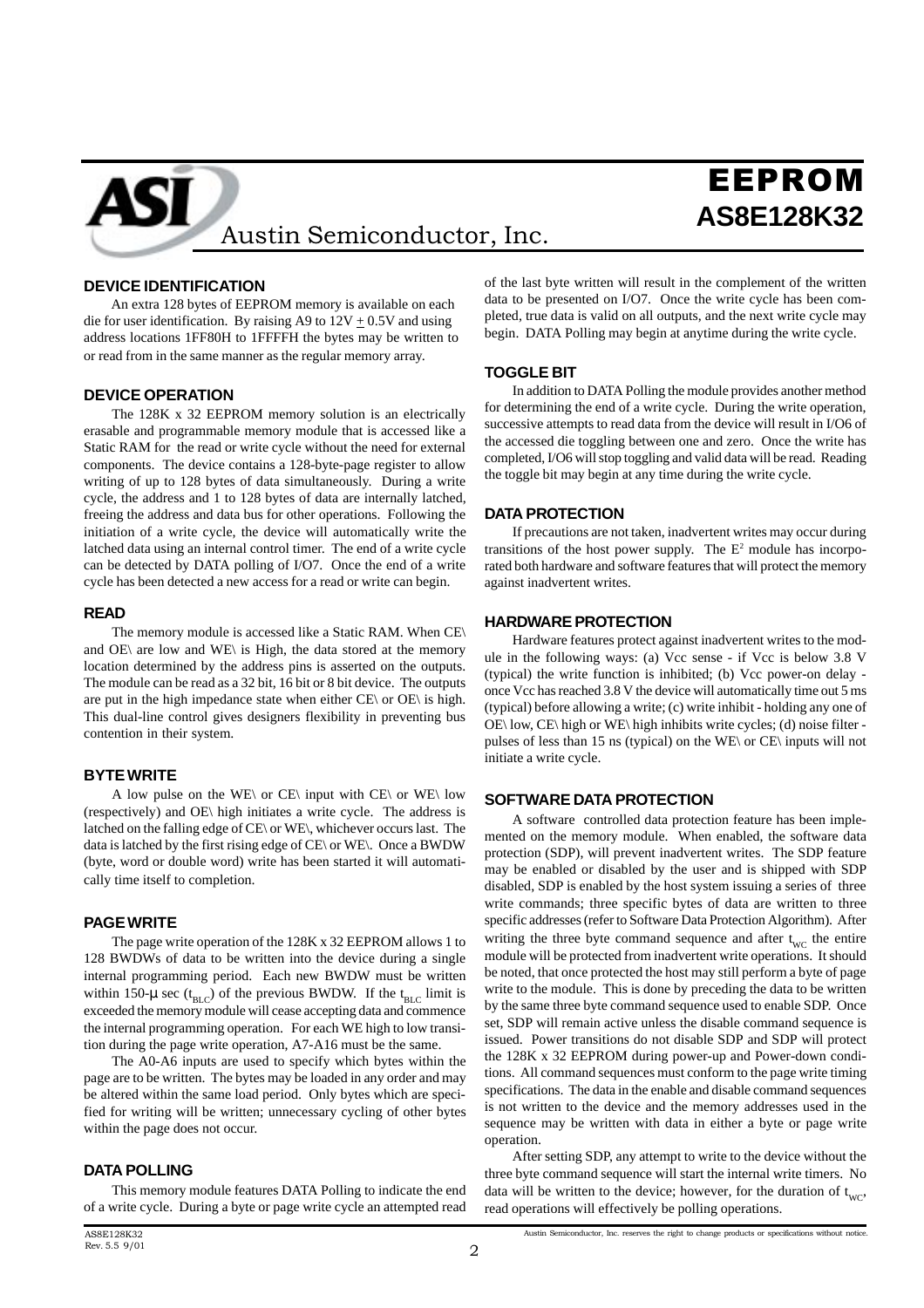# EEPROM **AS8E128K32** Austin Semiconductor, Inc.

## **ABSOLUTE MAXIMUM RATINGS\***

Voltage on Vcc Supply Relative to Vss

ASI

| $\frac{1}{2}$                                                |  |
|--------------------------------------------------------------|--|
|                                                              |  |
|                                                              |  |
|                                                              |  |
|                                                              |  |
|                                                              |  |
| Thermal Resistance junction to case $(\theta_{\text{IC}})$ : |  |
|                                                              |  |
|                                                              |  |
|                                                              |  |

\*Stresses greater than those listed under "Absolute Maximum Ratings" may cause permanent damage to the device. This is a stress rating only and functional operation of the device at these or any other conditions above those indicated in the operation section of this specification is not implied. Exposure to absolute maximum rating conditions for extended periods may affect reliability.

\*\*Junction temperature depends upon package type, cycle time, loading, ambient temperature and airflow, and humidity (plastics).

## **ELECTRICAL CHARACTERISTICS AND RECOMMENDED DC OPERATING CONDITIONS**

| (-55°C $\leq$ T <sub>A</sub> $\leq$ 125°C or -40°C to +85°C; Vcc = 5V $\pm$ 10%) |  |  |
|----------------------------------------------------------------------------------|--|--|
|----------------------------------------------------------------------------------|--|--|

| <b>PARAMETER</b>             | <b>CONDITIONS</b>                                                         | <b>SYMBOL</b>             | <b>MIN</b>    | <b>MAX</b>    | <b>UNITS</b> |
|------------------------------|---------------------------------------------------------------------------|---------------------------|---------------|---------------|--------------|
| Input High (Logic 1) Voltage |                                                                           | $\mathsf{V}_{\mathsf{H}}$ | 2.2           | $V_{CC}$ +0.3 |              |
| Input Low (Logic 0) Voltage  |                                                                           | $V_{\parallel}$           | $-0.5$        | 0.8           |              |
| INPUT LEAKAGE CURRENT        | OV $\leq$ V <sub>IN</sub> $\leq$ V <sub>CC</sub>                          | ய                         | $\sim$ $\sim$ | 10            | μA           |
| lOUTPUT LEAKAGE CURRENT      | Outputs(s) Disabled,<br>OV $\leq$ V <sub>OUT</sub> $\leq$ V <sub>CC</sub> | lLO.                      | --            | 10            | μA           |
| Output High Voltage          | $I_{OH} = -0.4 \text{mA}$                                                 | $V_{\text{OH}}$           | 24            | <b>SILLER</b> | ν            |
| Output Low Voltage           | $I_{\odot}$ = 2.1 mA                                                      | $V_{OL}$                  | $\sim$ $\sim$ | 0.45          |              |
| Supply Voltage               |                                                                           | $V_{\rm CC}$              | 4.5           | 5.5           | ν            |

|                                    |                                                                                                                                                   |                  |        |        |        | <b>MAX</b> |        |        |              |
|------------------------------------|---------------------------------------------------------------------------------------------------------------------------------------------------|------------------|--------|--------|--------|------------|--------|--------|--------------|
| <b>PARAMETER</b>                   | <b>CONDITIONS</b>                                                                                                                                 | <b>SYM</b>       | $-120$ | $-140$ | $-150$ | $-200$     | $-250$ | $-300$ | <b>UNITS</b> |
| Power Supply Current:<br>Operating | CE $\leq$ V <sub>IL</sub> , V <sub>CC</sub> =MAX,<br>$f = MAX = 1/t_{RC}$ (MIN)<br>Outputs Open                                                   | <sup>I</sup> cc  | 250    | 250    | 250    | 250        | 250    | 250    | mA           |
|                                    | $CE \geq V_{\text{IH}}$ ; All Other Inputs<br>$\leq$ V <sub>II</sub> or $\geq$ V <sub>IH</sub> ; V <sub>CC</sub> =MAX,<br>f = 0 Hz                | SBT <sub>1</sub> | 15     | 15     | 15     | 15         | 15     | 15     | mA           |
| Power Supply Current:<br>Standby   | CE $\succeq$ V <sub>cc</sub> 0 2V, V <sub>cc</sub> =MAX,<br>$V_{\parallel} \leq V_{SS}$ +0.2V or<br>$V_{H} > V_{CC}$ -0.2V; f = 0 Hz              | SBT2             | 1      | 1      | 1      |            |        |        | mA           |
|                                    | CE\= $V_{CC}$ , OE\= $V_{H}$ ;<br>$1/O$ 0 through 31 = open;<br>Input= $V_{CC}$ =5.5Vdc;<br>A0 through A16 change at 5 MHz;<br><b>CMOS</b> levels | SBT3             | 5      | 5      | 5      | 5          | 5      | 5      | mA           |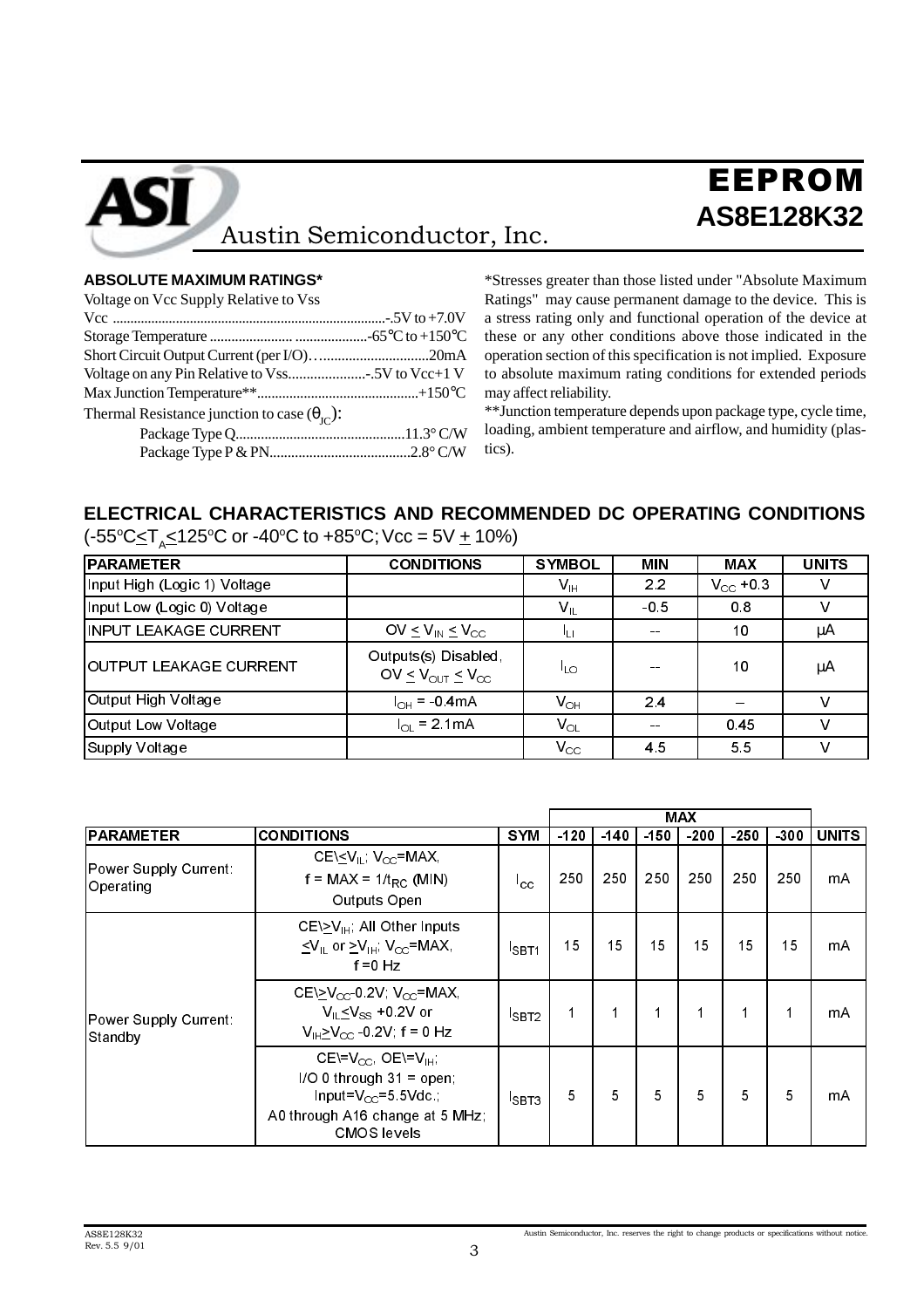| <b>SYMBOL</b>            | <b>PARAMETER</b>          | <b>MAX</b> | <b>UNITS</b> |
|--------------------------|---------------------------|------------|--------------|
| $C_{ADD}$                | A0 - A16 Capacitance      | 40         | рF           |
| $\mathbf{C}_{\text{OE}}$ | <b>OE</b> \ Capacitance   | 40         | D۲           |
| $C_{WE}$ , $C_{CE}$      | WE\ and CE\ Capacitance   |            | D۲           |
| $C_{10}$                 | I/O 0- I/O 31 Capacitance | 12         |              |
|                          |                           |            |              |

## **CAPACITANCE TABLE<sup>1</sup>** (V<sub>IN</sub> = 0V, f = 1 MHz, T<sub>A</sub> = 25<sup>o</sup>C)

**NOTE:** 1. This parameter is guaranteed but not tested.

| <b>TRUTH TABLE</b>   |                 |                            |                            |            |
|----------------------|-----------------|----------------------------|----------------------------|------------|
| <b>MODE</b>          | <b>CE</b>       | <b>OE</b>                  | <b>WE</b>                  | <b>I/O</b> |
| Read                 | $V_{IL}$        | $V_{IL}$                   | $\mathsf{V}_{\mathsf{IH}}$ | $D_{OUT}$  |
| Write (2)            | V <sub>IL</sub> | V <sub>IH</sub>            | $V_{IL}$                   | $D_{IN}$   |
| Standby/Write        | V <sub>IH</sub> | X(1)                       |                            | High Z     |
| Write Inhibit        | Х               | х                          | $\mathsf{V}_{\mathsf{IH}}$ |            |
| <b>Write Inhibit</b> |                 | $V_{IL}$                   | х                          |            |
| Output Disable       | Х               | $\mathsf{V}_{\mathsf{IH}}$ | х                          | High Z     |

**NOTES:** 1. X can be  $V_{\text{IL}}$  or  $V_{\text{IH}}$ 

2. Refer to AC Programming Waveforms

### **AC TEST CONDITIONS**

## **TEST SPECIFICATIONS**

|  | Under<br>Test            |                                                                 |
|--|--------------------------|-----------------------------------------------------------------|
|  |                          |                                                                 |
|  | $Ceff = 50pf \leftarrow$ |                                                                 |
|  |                          |                                                                 |
|  |                          | $\vert$ i $_{\rm OH}$<br>Current Source $\rightarrow$ $\approx$ |



#### **NOTES:**

Vz is programmable from  $-2V$  to  $+ 7V$ .  $I_{OL}$  and  $I_{OH}$  programmable from 0 to 16 mA. Vz is typically the midpoint of  $V_{\text{OH}}$  and  $V_{\text{OL}}$ .

 $I_{OL}$  and  $I_{OH}$  are adjusted to simulate a typical resistive load circuit.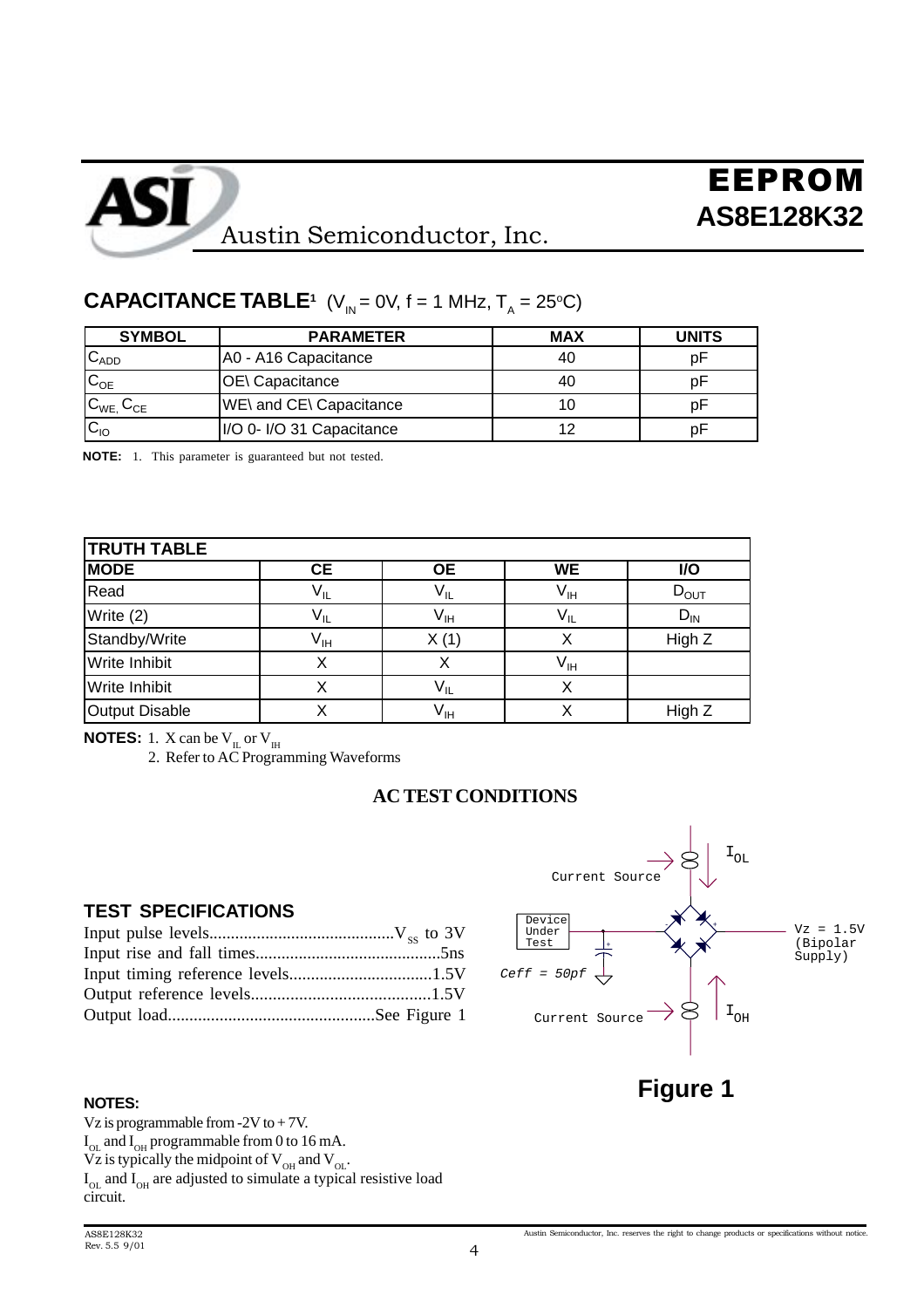

## **ELECTRICAL CHARACTERISTICS AND RECOMMENDED AC OPERATING CONDITIONS** (-55°C <u><</u> T<sub>A</sub> ≤ +125°C or -40°C to +85°C; Vcc = 5V <u>+</u>10%)

| <b>DESCRIPTION</b>                                             |                  |            | 120        |            | 140        |            | 150        |            | 200        |            | 250        |            | 300        |              |
|----------------------------------------------------------------|------------------|------------|------------|------------|------------|------------|------------|------------|------------|------------|------------|------------|------------|--------------|
|                                                                | <b>SYMBOL</b>    | <b>MIN</b> | <b>MAX</b> | <b>MIN</b> | <b>MAX</b> | <b>MIN</b> | <b>MAX</b> | <b>MIN</b> | <b>MAX</b> | <b>MIN</b> | <b>MAX</b> | <b>MIN</b> | <b>MAX</b> | <b>UNITS</b> |
| Address to Output Delay                                        | <sup>L</sup> ACC |            | 120        |            | 140        |            | 150        |            | 200        |            | 250        |            | 300        | ns           |
| CE\ to Output Delay                                            | $I_{CE}$         |            | 120        |            | 140        |            | 150        |            | 200        |            | 250        |            | 300        | ns           |
| OE\ to Output Delay                                            | <b>I</b> OE      |            | 50         | 0          | 55         |            | 55         | 0          | 55         | 0          | 55         | 0          | 55         | ns           |
| CE\ or OE\ to Output Float                                     | <b>L</b> DF      |            | 55         |            | 55         |            | 55         |            | 55         |            | 55         |            | 55         | ns           |
| Output Hold from OE\, CE\ or Address,<br>whichever comes first | <b>L</b> OH      | 0          |            | U          |            |            |            | 0          |            | $\Omega$   |            | 0          |            | ns           |

## **AC READ WAVEFORMS**<sup>(1,2,3)</sup>



#### **NOTES:**

1. CE\ may be delayed to  $t_{\text{ACC}}$ - $t_{\text{CE}}$  after the address transition without impact on  $t_{\text{ACC}}$ .

2. OE\ may be delayed to  $t_{CE}$ - $t_{OE}$  after the falling edge of CE\ without impact on  $t_{CE}$  or by  $t_{ACC}$ - $t_{OE}$  after an address change without inpact on  $t_{ACC}$ .

3.  $t_{DF}$  is specified from OE\ or CE\ whichever occurs first (C<sub>L</sub> = 5pF).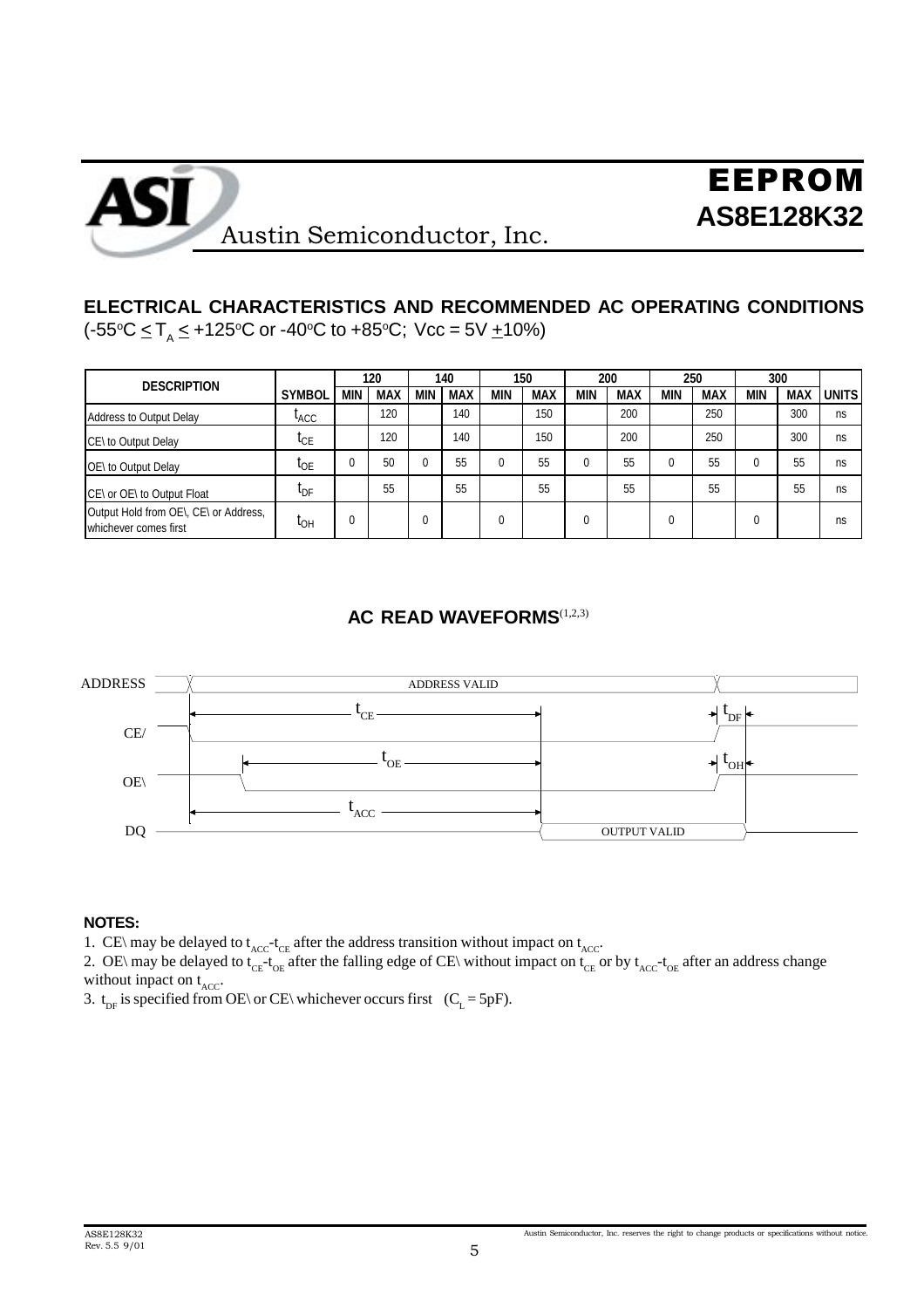

## **ELECTRICAL CHARACTERISTICS AND RECOMMENDED AC WRITE CHARACTERISTICS** (-55°C ≤ T<sub>A</sub> ≤ +125°C; Vcc = 5V <u>+</u>10%)

| Symbol           | <b>Parameter</b>            | Min | <b>Max</b> | <b>Units</b> |
|------------------|-----------------------------|-----|------------|--------------|
| $t_{\text{WC}}$  | Write Cyce Time             |     | 10         | ms           |
| $t_{AS}$         | Address Set-up Time         | 4   |            | ns           |
| $t_{AH}$         | <b>Address Hold Time</b>    | 50  |            | ns           |
| $t_{DS}$         | Data Set-up Time            | 50  |            | ns           |
| $t_{\text{DH}}$  | Data Hold Time              | 10  |            | ns           |
| $t_{WP}$         | Write Pulse Width           | 100 |            | ns           |
| $t_{\text{BLC}}$ | <b>Byte Load Cycle Time</b> |     | 150        | μs           |
| $t_{WPH}$        | Write Pulse Width High      | 50  |            | ns           |



**WRITE CYCLE NO 2.**

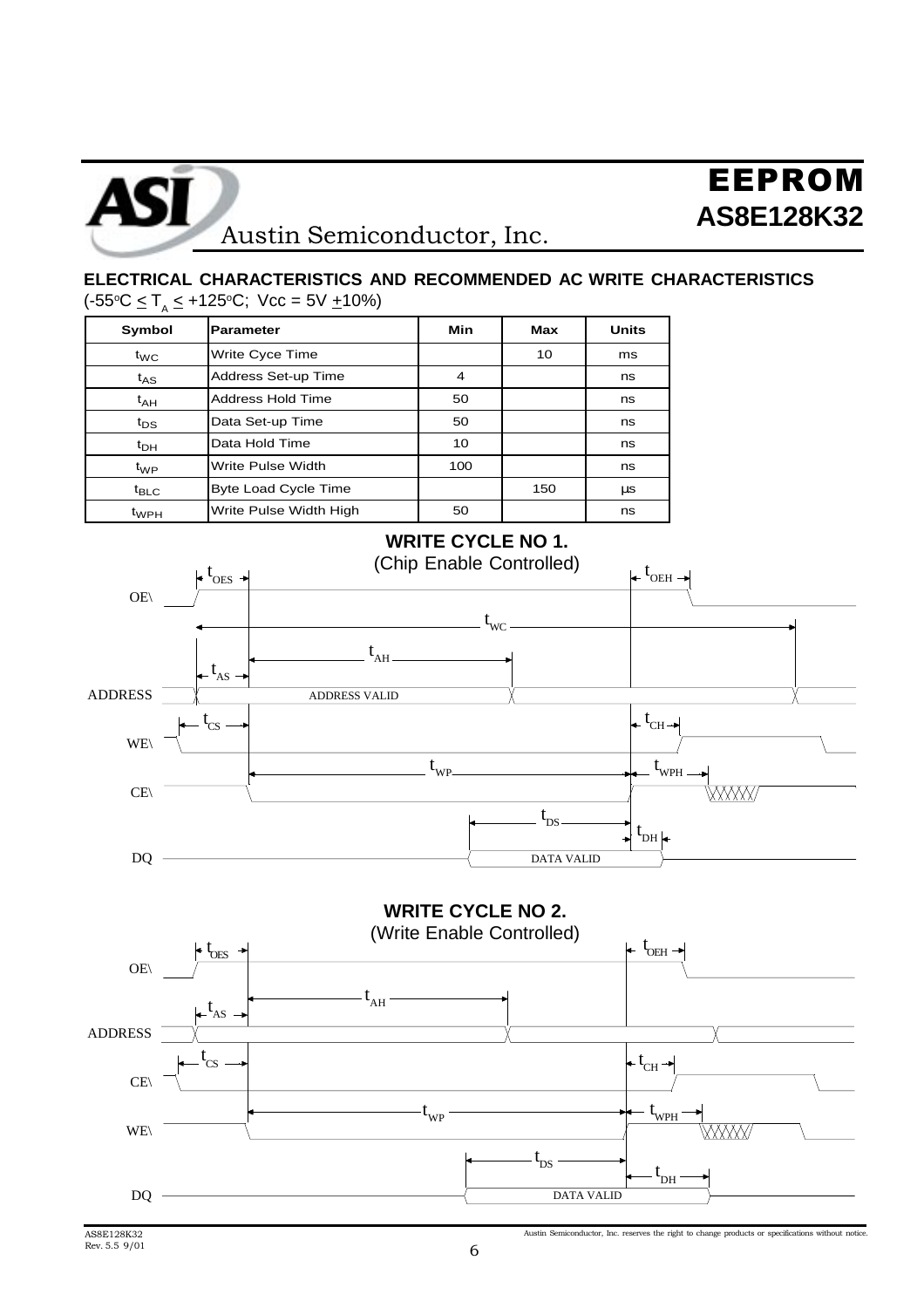![](_page_6_Picture_0.jpeg)

## **PAGE MODE CHARACTERISTICS**

| <b>Symbol</b>        | Parameter                      | Min | <b>Max</b> | <b>Unit</b> |
|----------------------|--------------------------------|-----|------------|-------------|
| $t_{AS}$ , $t_{OES}$ | Address, OE\ Set-Up time       |     |            | ns          |
| $t_{AH}$             | Address, Hold time             | 50  |            | ns          |
| $t_{\text{CS}}$      | Chip Select Set-up Time        |     |            | ns          |
| $t_{CH}$             | Chip Select Hold Time          |     |            | ns          |
| $t_{WP}$             | Write Pulse Width (WE\ or CE\) | 100 |            | ns          |
| $t_{DS}$             | Data Set-up Time               | 50  |            | ns          |
| $t_{DH}$ , $t_{OEH}$ | Data, OE\ Hold Time            | 10  |            | ns          |

### **PAGE MODE WRITE WAVEFORMS**<sup>(1,2)</sup>

![](_page_6_Figure_5.jpeg)

**NOTES:** 1. A7 through A16 must specify the page address during each high to low transition of WE\ (or CE\). 2. OE\ must be high only when WE\ and CE\ are both low.

- 3. VD Valid Data
- 4. VA Valid Address

### **CHIP ERASE WAVEFORMS**

![](_page_6_Figure_10.jpeg)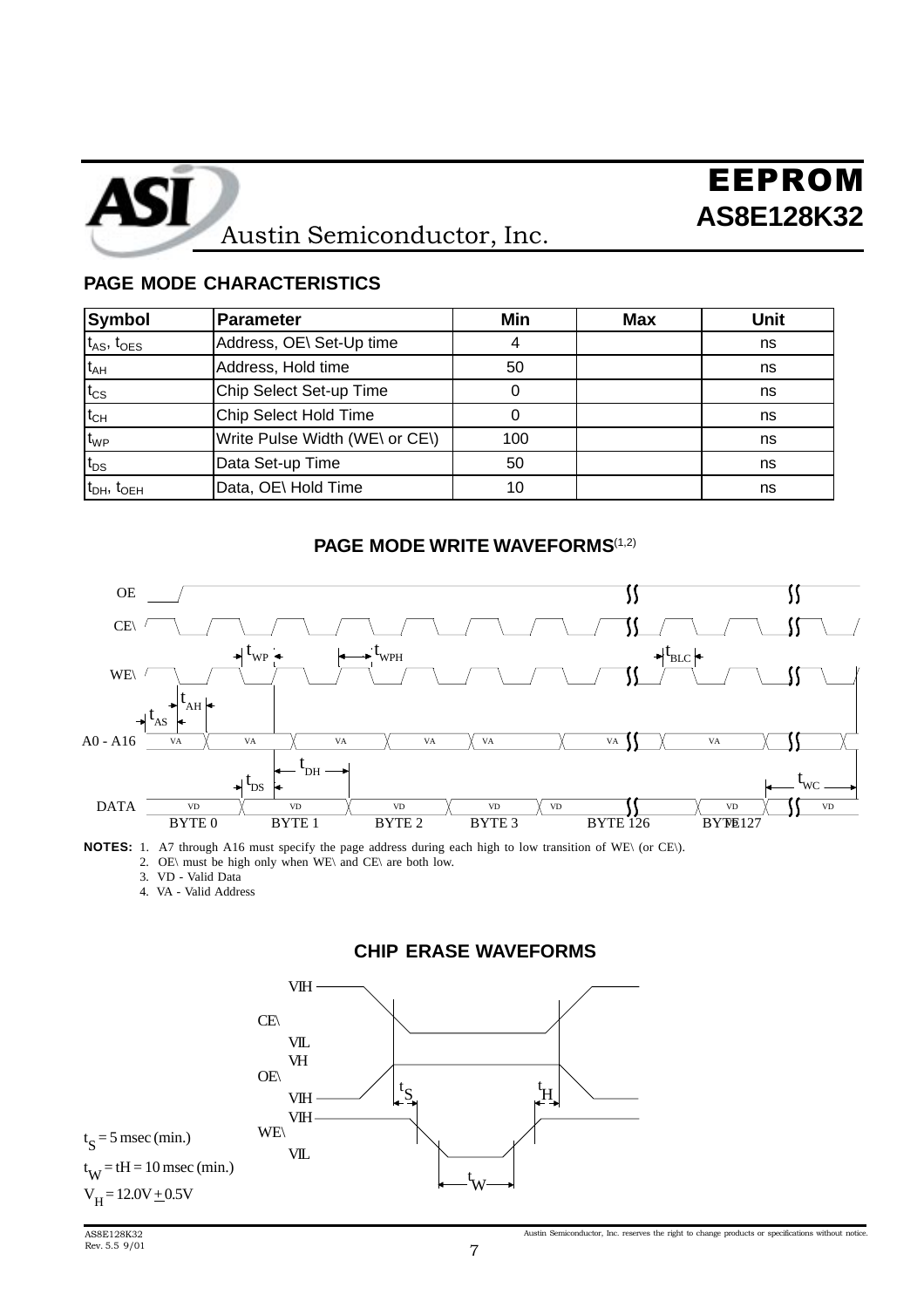![](_page_7_Figure_0.jpeg)

- 3. Write Protect state will be deactivated at end of period even if no other data is loaded.
- 4. 1 to 128 bytes of data are loaded.

![](_page_7_Figure_3.jpeg)

Last Address

![](_page_7_Figure_4.jpeg)

1. A0-A14 of the selected I/O bytes must conform to the addressing sequence for the first three bytes as shown above.

2. After the command sequence has been issued and a page write operation follows, the page address inputs (A7-A16) of the selected I/O bytes must be the same for each high to low transition of WE\ (or CE\) 3. OE Must be high only when WE\ and CE\ are both low.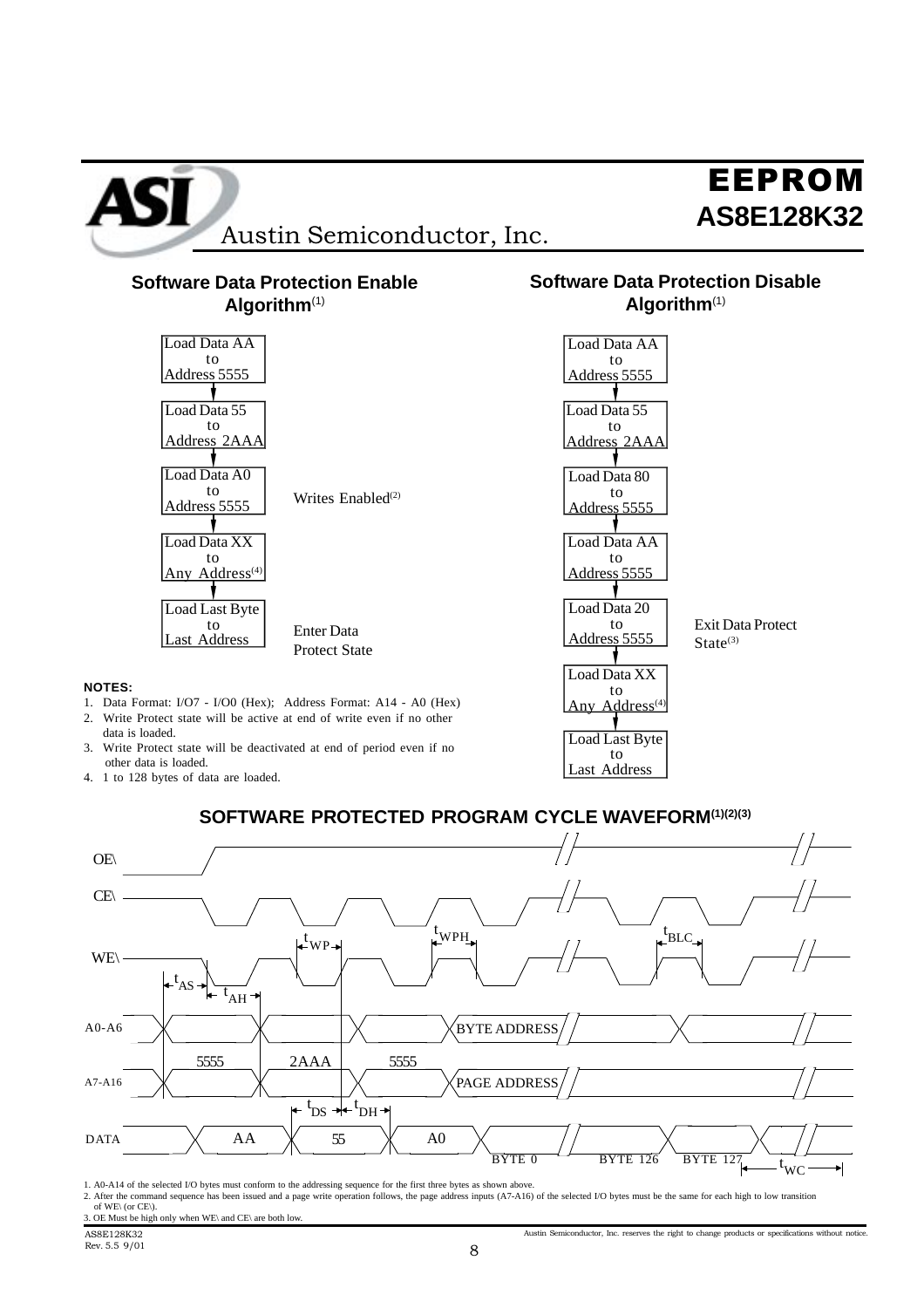![](_page_8_Picture_0.jpeg)

#### **DATA POLLING CHARACTERISTICS(1)**

| Symbol          | <b>Parameter</b>                     | Min | Max | Units |
|-----------------|--------------------------------------|-----|-----|-------|
| $t_{\text{DH}}$ | Data Hold Time                       | 10  |     | ns    |
| $t_{\sf OEH}$   | OE\ Hold Time                        | 10  |     | ns    |
| $t_{OE}$        | $\overline{O}$ to Output Delay $(2)$ |     |     | ns    |
| $t_{WR}$        | <b>Write Recovery Time</b>           |     |     | ns    |

2. See AC Read Characteristics.

# **DATA POLLING WAVEFORMS**

![](_page_8_Figure_7.jpeg)

## **TOGGLE BIT CHARACTERISTICS(1)**

| <b>Symbol</b>   | Parameter                                      | Min | Max | Units |
|-----------------|------------------------------------------------|-----|-----|-------|
| $t_{\text{DH}}$ | Data Hold Time                                 | 10  |     | ns    |
| $t_{\rm OEH}$   | IOE\ Hold Time                                 | 10  |     | ns    |
| $t_{OE}$        | $\overline{OE}$ to Output Delay <sup>(2)</sup> |     |     | ns    |
| <b>OEHP</b>     | OE\ High Pulse                                 | 150 |     | ns    |
| 'WR             | <b>Write Recovery Time</b>                     | 0   |     | ns    |
|                 |                                                |     |     |       |

**NOTES:** 1. These parameters are characterized and not 100% tested. 2. See AC Read Characteristics.

## **TOGGLE BIT WAVEFORMS(1,2,3)**

![](_page_8_Figure_12.jpeg)

3. Any address location may be used but the address should not vary.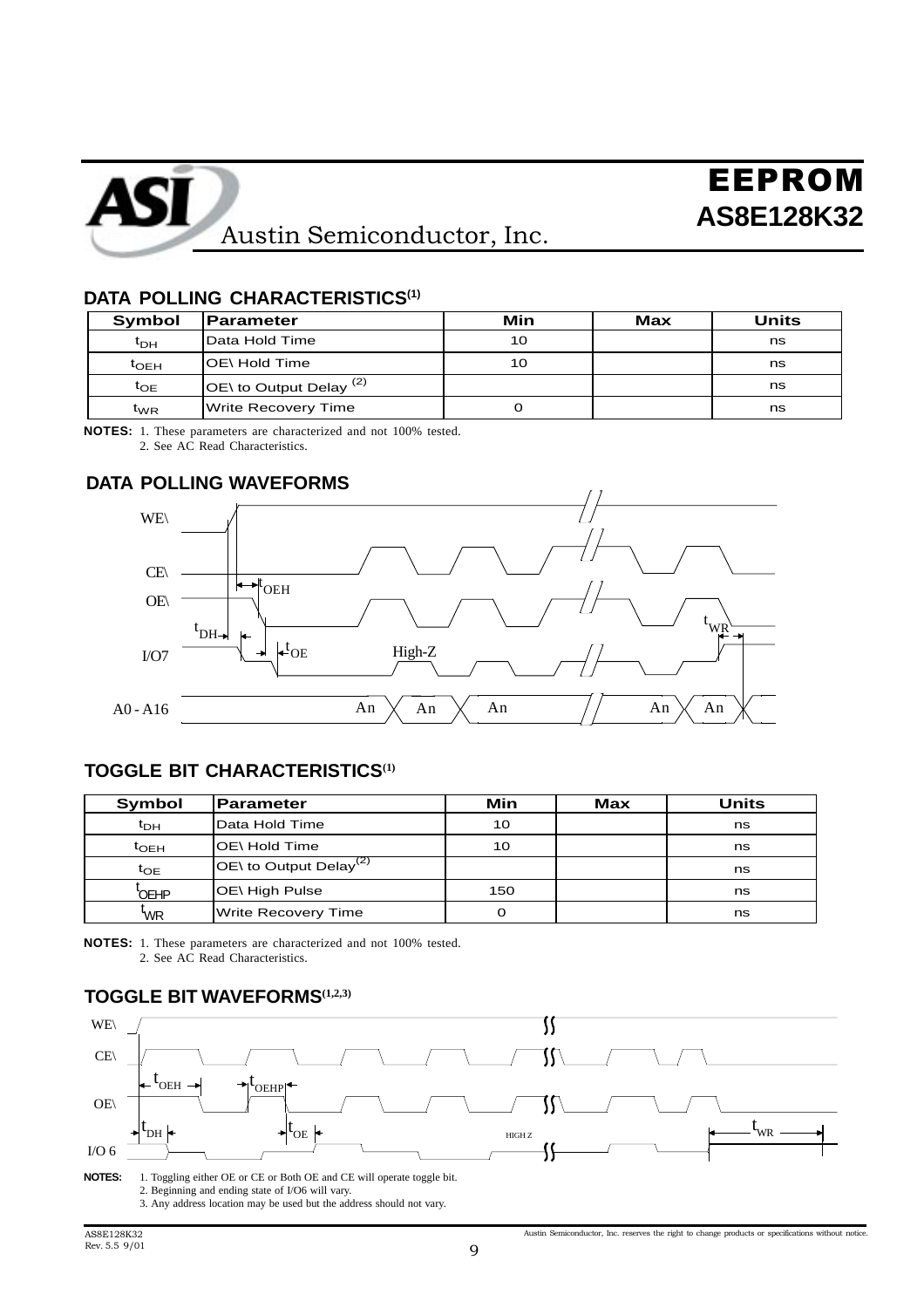![](_page_9_Picture_0.jpeg)

# **MECHANICAL DEFINITIONS\***

ASI Case #703 (Package Designator Q) SMD 5962-94585, Case Outline M

![](_page_9_Figure_4.jpeg)

|                | <b>SMD SPECIFICATIONS</b> |            |  |
|----------------|---------------------------|------------|--|
| <b>SYMBOL</b>  | <b>MIN</b>                | <b>MAX</b> |  |
| Α              | 0.123                     | 0.200      |  |
| A <sub>1</sub> | 0.000                     | 0.020      |  |
| b              | 0.013                     | 0.017      |  |
| B              |                           | 0.010 REF  |  |
| D              |                           | 0.800 BSC  |  |
| D1             | 0.870                     | 0.890      |  |
| D <sub>2</sub> | 0.980                     | 1.000      |  |
| D <sub>3</sub> | 0.936                     | 0.956      |  |
| e              |                           | 0.050 BSC  |  |
| R              | 0.005                     |            |  |
| L1             | 0.035                     | 0.045      |  |
|                |                           |            |  |

*\*All measurements are in inches.*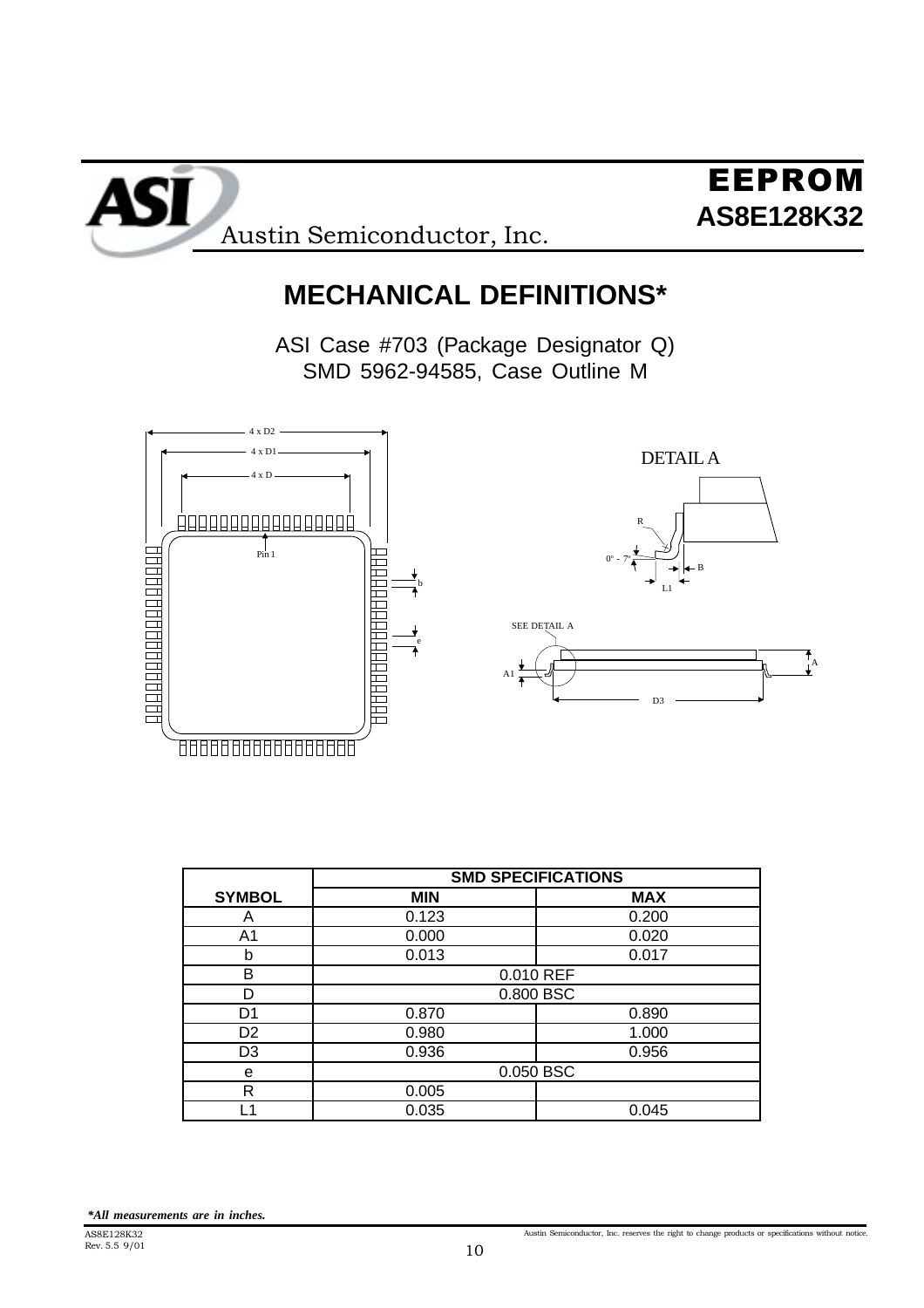![](_page_10_Picture_0.jpeg)

# **MECHANICAL DEFINITIONS\***

ASI Case #904 (Package Designator P & PN) SMD 5962-94585, Case Outline 4 and 5

![](_page_10_Figure_4.jpeg)

|                       | <b>SMD SPECIFICATIONS</b> |            |
|-----------------------|---------------------------|------------|
| <b>SYMBOL</b>         | <b>MIN</b>                | <b>MAX</b> |
| Α                     | 0.135                     | 0.181      |
| A1                    | 0.025                     | 0.035      |
| фb                    | 0.016                     | 0.020      |
| ob1                   | 0.045                     | 0.055      |
| $\phi$ <sub>b</sub> 2 | 0.065                     | 0.075      |
| D                     | 1.065                     | 1.085      |
| D1/E1                 | 1.000 BSC                 |            |
| D <sub>2</sub>        | 0.600 BSC                 |            |
| e                     | 0.100 BSC                 |            |
|                       | 0.132                     | 0.155      |
|                       |                           |            |

*\*All measurements are in inches.*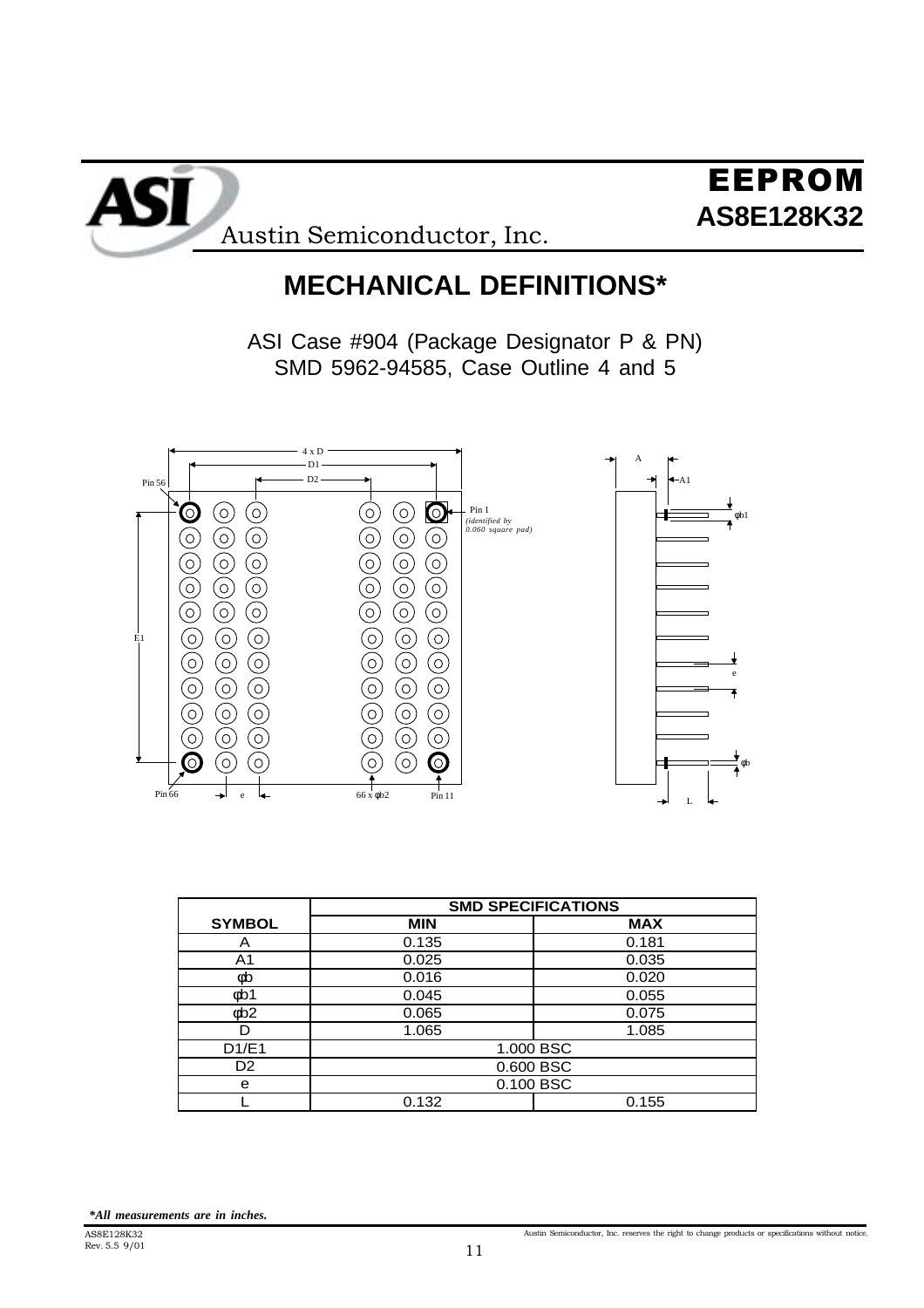![](_page_11_Picture_0.jpeg)

**AS8E128K32** Austin Semiconductor, Inc.

## **ORDERING INFORMATION**

**EXAMPLE:** AS8E128K32Q-250/XT

| <b>Device Number</b> | Package<br><b>Type</b> | <b>Speed</b><br>ns | <b>Process</b> |
|----------------------|------------------------|--------------------|----------------|
| AS8E128K32           |                        | $-120$             | /*             |
| AS8E128K32           | O                      | $-140$             | /*             |
| AS8E128K32           | Q                      | $-150$             | /*             |
| AS8E128K32           |                        | $-200$             | /*             |
| AS8E128K32           |                        | $-250$             | 1*             |
| AS8E128K32           |                        | $-300$             | 1*             |

**EXAMPLE:** AS8E128K32P-200/883C

| <b>Device Number</b> | Package     | <b>Speed</b> | <b>Process</b> |
|----------------------|-------------|--------------|----------------|
|                      | <b>Type</b> | ns           |                |
| AS8E128K32           | Р           | $-120$       | /*             |
| AS8E128K32           | PN          | $-120$       | /*             |
| AS8E128K32           | P           | $-140$       | /*             |
| AS8E128K32           | PN          | $-140$       | /*             |
| AS8E128K32           | P           | $-150$       | /*             |
| AS8E128K32           | PN          | $-150$       | /*             |
| AS8E128K32           | P           | -200         | /*             |
| AS8E128K32           | PN          | $-200$       | /*             |
| AS8E128K32           | P           | $-250$       | /*             |
| AS8E128K32           | PN          | $-250$       | /*             |
| AS8E128K32           | P           | -300         | /*             |
| AS8E128K32           | PN          | -300         | /*             |

## **\*AVAILABLE PROCESSES**

| $IT = Industrial Temperature Range$ | -40 <sup>o</sup> C to +85 <sup>o</sup> C      |
|-------------------------------------|-----------------------------------------------|
| $XT = Extended Temperature Range$   | -55 $\rm{^{\circ}C}$ to +125 $\rm{^{\circ}C}$ |
| $883C =$ Full Military Processing   | -55 $^{\circ}$ C to +125 $^{\circ}$ C         |

## **PACKAGE NOTES**

 $P = Pins 8, 21, 28, and 39 are grounds.$  $PN = Pins 8, 21, 28, and 39 are no connects.$ 

ASI